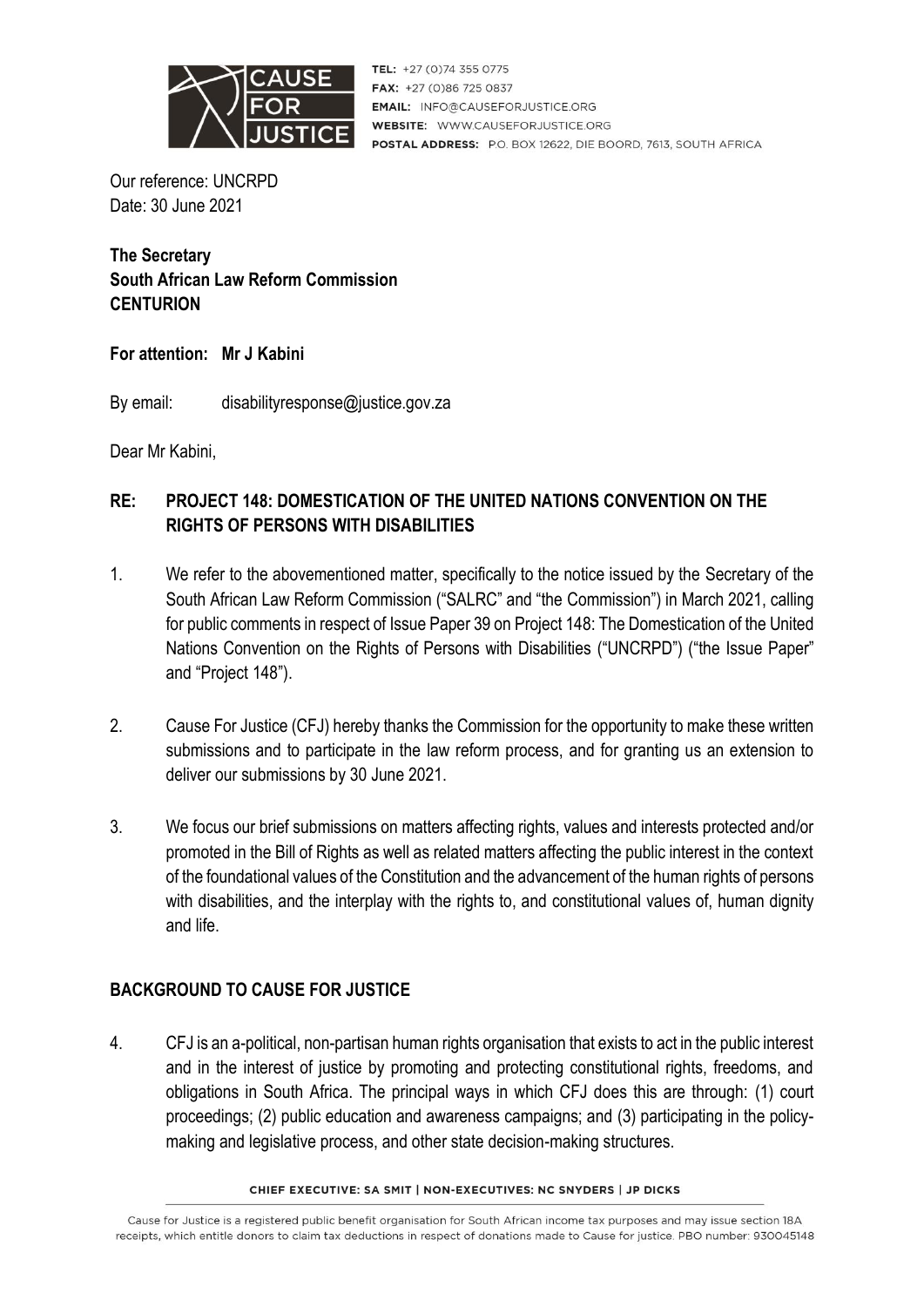5. All five of CFJ's core values give it a particular interest in the Issue Paper, namely: (1) the promotion of human dignity / worth; (2) the protection of the vulnerable in society (social justice); (3) the responsible exercise of freedom; (4) protecting the institutional authority of the family against undue encroachment from outside forces; and (5) ensuring accountable government action.

### *Euthanasia*

- 6. CFJ's involvement in matters pertaining to the protection and promotion of human dignity and the inherent worth of all human life, dates back to 2015, when CFJ was admitted as an *amicus curiae* party in the matter of *Stransham-Ford v Minister of Justice and Constitutional Development and Others*, <sup>1</sup> which pertained an application to sanction the physician-assisted suicide or voluntary active euthanasia of a terminally ill patient. While the Pretoria High Court ruled that the patient in question may be assisted in his death by means of euthanasia or physician-assisted suicide, the Supreme Court of Appeal overturned the High Court's ruling.<sup>2</sup>
- 7. CFJ is currently involved as an *amicus curiae* party in the matter of *Walter and Others v Minister of Health and Others*, <sup>3</sup> which likewise concerns the legalisation physician-assisted euthanasia and physician-assisted suicide, and which is expected to be heard by the Johannesburg High Court in the fourth quarter of 2021.

#### *Inherent Dignity and Value of Unborn Human Life and Abortion*

8. CFJ was an *amicus curiae* party in matter of *The Voice Of The Unborn Baby and Another v*  Minister of Home Affairs and Another,<sup>4</sup> which was heard by the Pretoria High Court, and concerns the right of parents to bury the bodily remains of their unborn baby who died prior to 26 weeks of gestation in the womb. While the High Court declared that parents of miscarried babies have the right to their baby's remains, it declined to extend the right to parents' whose unborn babies die

<sup>&</sup>lt;sup>1</sup> Stransham-Ford v Minister of Justice and Correctional Services and Others (27401/15) [2015] ZAGPPHC 230; 2015 (4) SA 50 (GP); [2015] 3 All SA 109 (GP); 2015 (6) BCLR 737 (GP) (4 May 2015). Available at: [http://www.saflii.org/za/cases/ZAGPPHC/2015/230.html.](http://www.saflii.org/za/cases/ZAGPPHC/2015/230.html)

<sup>&</sup>lt;sup>2</sup> Minister of Justice and Correctional Services and Others v Estate Late James Stransham-Ford and Others (531/2015) [2016] ZASCA 197; [2017] 1 All SA 354 (SCA); 2017 (3) BCLR 364 (SCA); 2017 (3) SA 152 (SCA) (6 December 2016). Available: [http://www.saflii.org/za/cases/ZASCA/2016/197.html.](http://www.saflii.org/za/cases/ZASCA/2016/197.html) 

<sup>3</sup> Walter & Others v Minister Of Health & Others (31396/2017).

<sup>4</sup> The Voice Of The Unborn Baby NPC and Another v Minister of Home Affairs and Others (16402/17) [2021] ZAGPPHC 161 (26 March 2021). Available at: [http://www.saflii.org/za/cases/ZAGPPHC/2021/161.html.](http://www.saflii.org/za/cases/ZAGPPHC/2021/161.html)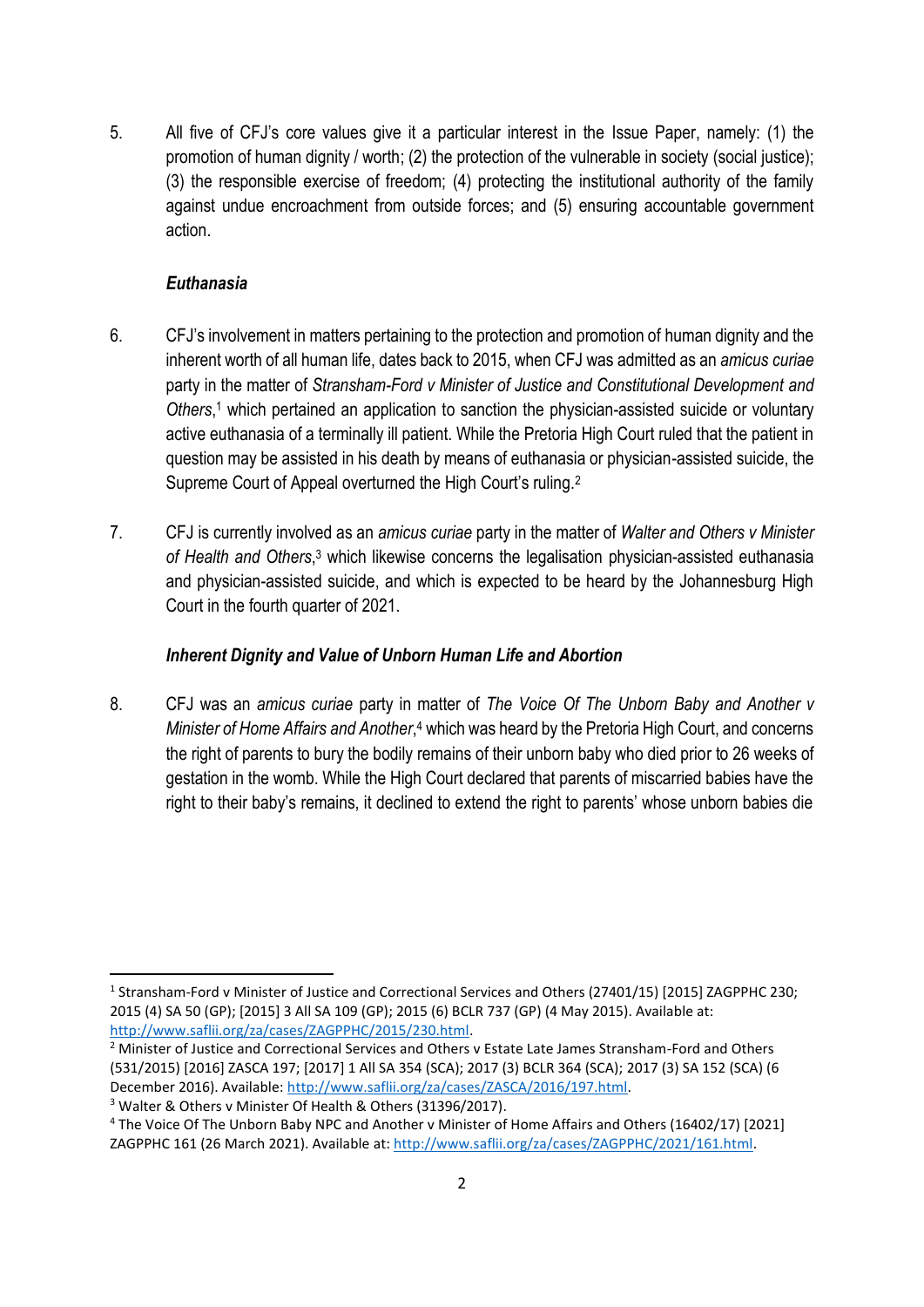due to human intervention. The High Court's decision is now being appealed before the Constitutional Court.

9. CFJ supported the Choice on Termination of Pregnancy Amendment Bill, <sup>5</sup> which concerned enabling women to make better choices for themselves and for their unborn baby by *inter alia*, ensuring access to ultrasound examinations and sufficient mandatory counselling.

### **STRUCTURE OF SUBMISSIONS**

10. Our submissions are structured under the following headings:

| A  | The Human Dignity and Rights of Persons with Disabilities    |    |
|----|--------------------------------------------------------------|----|
| B  | The Right to, and Foundational Value of, Human Dignity       |    |
| C. | Human Dignity and the Right to, and Value of, Life           | 5  |
| D  | <b>Selective Abortion of Unborn Babies with Disabilities</b> | 11 |
| F  | <b>Euthanasia and Persons with Disabilities</b>              | 12 |

### **A THE HUMAN DIGNITY AND RIGHTS OF PERSONS WITH DISABILITIES**

11. The purpose of the UNCRPD<sup>6</sup> is to:

"*promote, protect and ensure the full and equal enjoyment of all human rights and fundamental freedoms by all persons with disabilities, and to promote respect for their inherent dignity."* 7

12. The UNCRPD recognises that:

*"the inherent dignity and worth and the equal and inalienable rights of all members of the human family as the foundation of freedom, justice and peace in the world."* 8

*"discrimination against any person on the basis of disability is a violation of the inherent dignity and worth of the human person."* <sup>9</sup>

<sup>5</sup> Choice on Termination of Pregnancy Amendment Bill [B34-2017]. Available at: [https://pmg.org.za/bill/748/.](https://pmg.org.za/bill/748/) <sup>6</sup> United Nations Convention on the Rights of Persons with Disabilities [ A/RES/61/106] (adopted 24 January 2007). Available at: [https://www.un.org/development/desa/disabilities/convention-on-the-rights-of-persons](https://www.un.org/development/desa/disabilities/convention-on-the-rights-of-persons-with-disabilities.html)[with-disabilities.html.](https://www.un.org/development/desa/disabilities/convention-on-the-rights-of-persons-with-disabilities.html)

<sup>7</sup> Article 1 of the UNCRPD.

<sup>8</sup> Clause (a) of the Preamble of the UNCRPD.

<sup>9</sup> Clause (h) of the Preamble of the UNCRPD.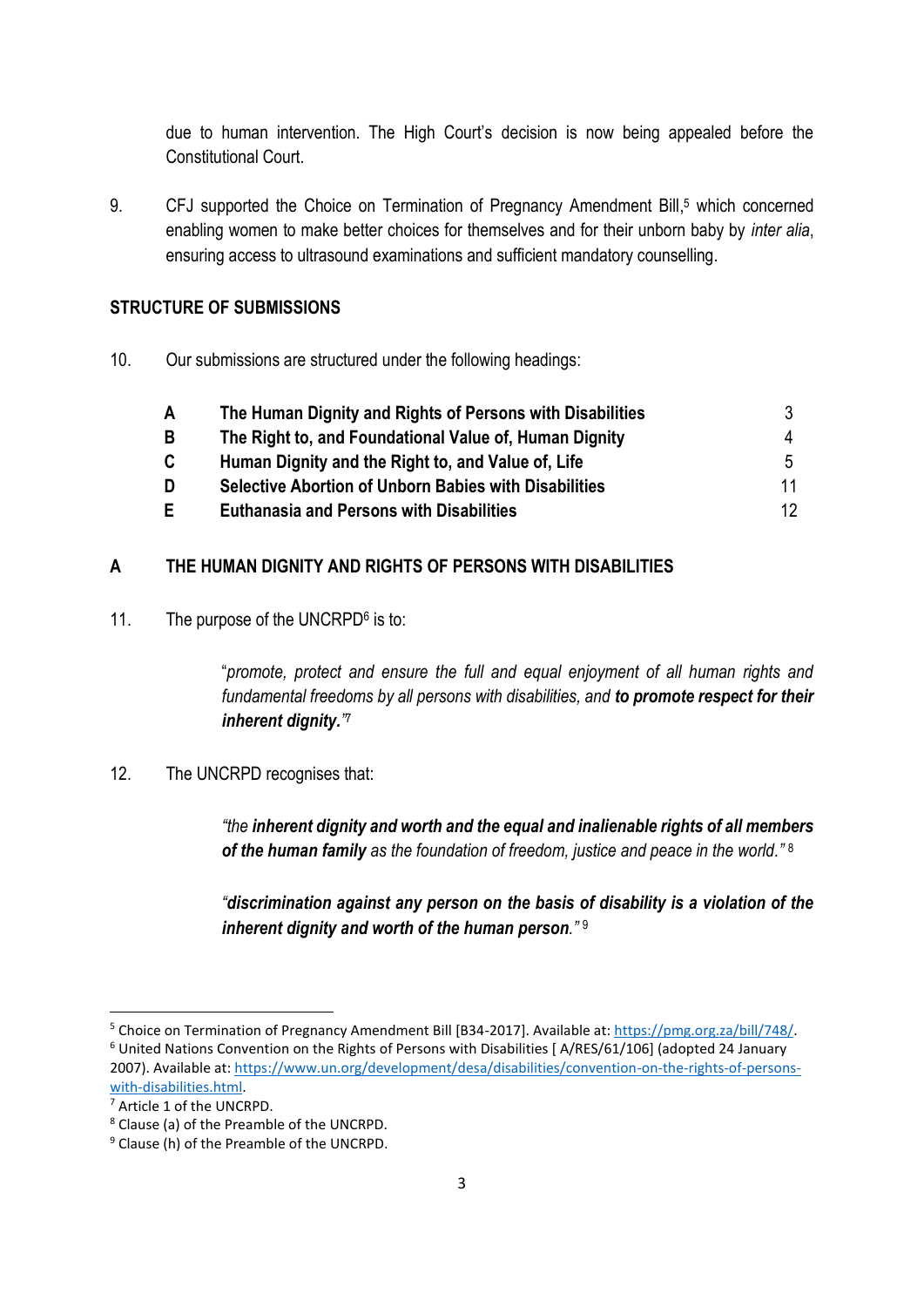13. Persons with disabilities have inherent dignity and worth equal with any other member of the human family, both before and after birth, and we humbly request the SALRC to ensure that the domestication of the UNCRPD explicitly reflects this.

### **B THE RIGHT TO, AND FOUNDATIONAL VALUE OF, HUMAN DIGNITY**

- 14. According to former Constitutional Court justice, Laurie Ackermann, in the context of the Constitution, 'dignity' means 'human worth' or 'inherent human worth'.<sup>10</sup>
- 15. The Constitution of the Republic of South Africa,<sup>11</sup> does not only recognise 'human dignity' as a specific human right,<sup>12</sup> but also as a foundational constitutional and democratic value.
- 16. The right to human dignity is enshrined in section 10 of the Constitution, which reads:

*"Everyone has the right to human dignity and the right to have their dignity respected and protected."*

- 17. Dignity, as a value, is reflected in the following sections of the Constitution:
	- 17.1 Section 1(a) lists dignity as one of the founding values of the Republic of South Africa.
	- 17.2 Section 7(1) states human dignity is a democratic value affirmed by the Bill of Rights.
	- 17.3 Sections 36(1) and 39(1)(a) both imply that an open and democratic society is based *inter alia*, on human dignity.
- 18. In the landmark judgment of the Constitutional Court in *S v Makwanyane and Another* (*Makwanyane*), <sup>13</sup> O'Regan J stated:

*"The importance of dignity as a founding value of the new Constitution cannot be overemphasised. Recognising a right to dignity is an acknowledgement of the intrinsic worth of human beings: human beings are entitled to be treated as worthy of respect and* 

<sup>&</sup>lt;sup>10</sup> L Ackermann 'Human Dignity: Lodestar for Equality in South Africa' 2012 (Juta) at p 98.

<sup>&</sup>lt;sup>11</sup> The Constitution of South Africa, 1996. Available at: [https://www.gov.za/documents/constitution-republic](https://www.gov.za/documents/constitution-republic-south-africa-1996)[south-africa-1996.](https://www.gov.za/documents/constitution-republic-south-africa-1996)

 $12$  Section 10 of the Constitution.

<sup>13</sup> S v Makwanyane and Another (CCT3/94) [1995] ZACC 3; 1995 (6) BCLR 665; 1995 (3) SA 391; [1996] 2 CHRLD 164; 1995 (2) SACR 1 (6 June 1995). Available at[: http://www.saflii.org/za/cases/ZACC/1995/3.html.](http://www.saflii.org/za/cases/ZACC/1995/3.html)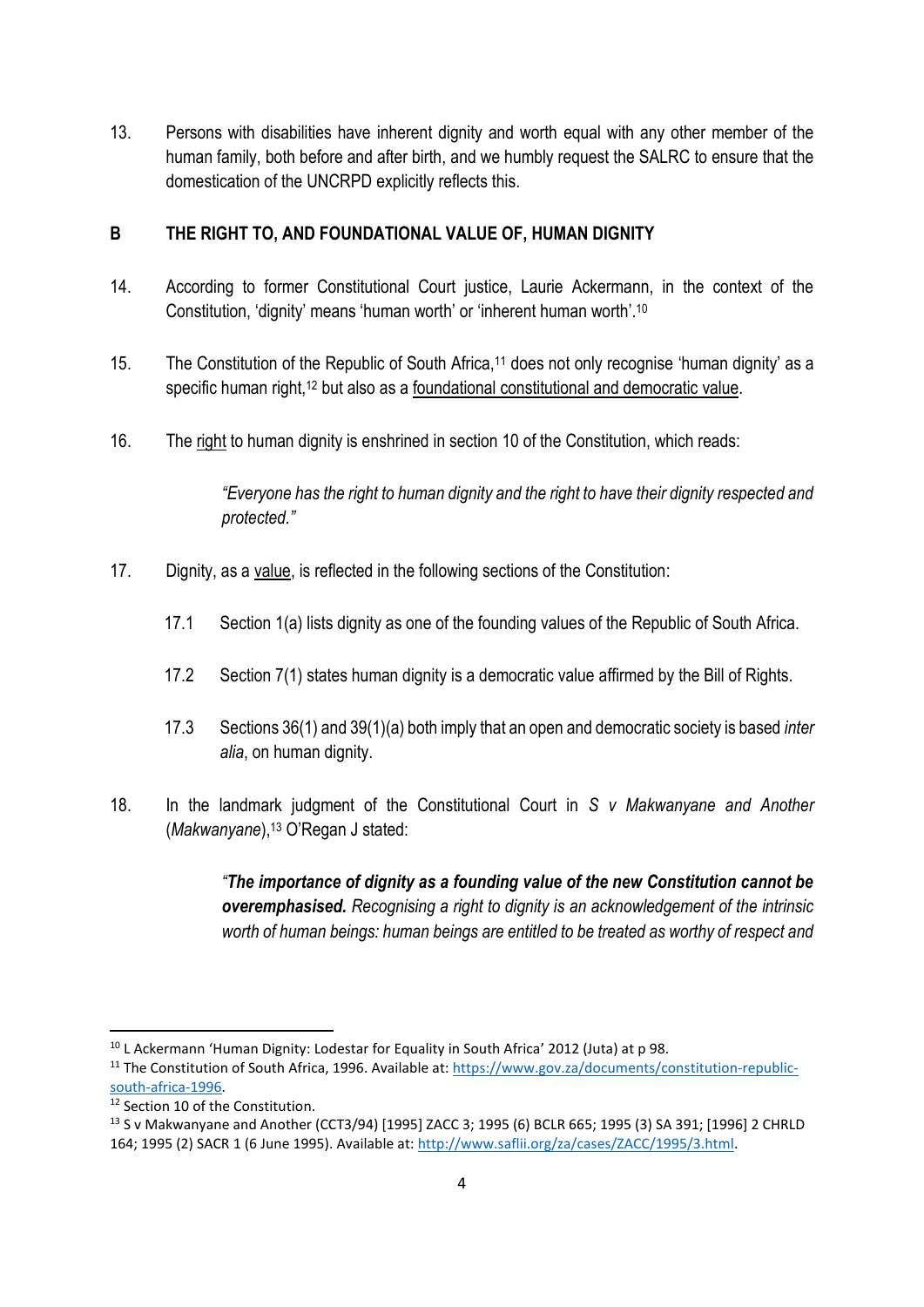*concern. This right therefore is the foundation of many of the other rights that are specifically entrenched in chapter 3."* <sup>14</sup> (own emphasis)

19. In another significant Constitutional Court judgment, *Dawood v Minister of Home Affairs and* Others (Dawood),<sup>15</sup> O'Regan J again emphasised the centrality of the value of human dignity:

> *"The value of dignity in our Constitutional framework cannot therefore be doubted. The Constitution asserts dignity to contradict our past in which human dignity for black South Africans was routinely and cruelly denied. It asserts it too to inform the future, to invest in our democracy respect for the intrinsic worth of all human beings. Human dignity therefore informs constitutional adjudication and interpretation at a range of levels. It is a value that informs the interpretation of many, possibly all, other rights. This Court has already acknowledged the importance of the constitutional value of dignity in interpreting rights such as the right to equality, the right not to be punished in a cruel, inhuman or degrading way, and the right to life. Human dignity is also a constitutional value that is of central significance in the limitations analysis. …"* <sup>16</sup> (own emphasis)

20. We humbly request the SALRC to ensure that the domestication of the UNCRPD explicitly reflects and advances the importance of the constitutional right to, and value of, human dignity.

### **C HUMAN DIGNITY AND THE RIGHT TO, AND VALUE OF, LIFE**

- 21. Practically, human dignity and human life cannot be separated. Life is both a constitutional right and constitutional value.
- 22. According to O'Regan J in *Makwanyane*,

*"[t]he right to life, thus understood, incorporates the right to dignity. So the rights to human dignity and life are entwined. The right to life is more than existence, it is a right to be treated as a human being with dignity: without dignity, human life is substantially diminished. Without life, there cannot be dignity. …"* <sup>17</sup> (own emphasis)

23. In *Makwanyane*, the Constitutional Court reached the conclusion that:

<sup>14</sup> Makwanyane at [328].

<sup>15</sup> Dawood and Another v Minister of Home Affairs and Others ; Shalabi and Another v Minister of Home Affairs and Others ; Thomas and Another v Minister of Home Affairs and Others (CCT35/99) [2000] ZACC 8; 2000 (3) SA 936; 2000 (8) BCLR 837 (7 June 2000). Available at: [http://www.saflii.org/za/cases/ZACC/2000/8.html.](http://www.saflii.org/za/cases/ZACC/2000/8.html) <sup>16</sup> Dawood at [35].

<sup>17</sup> Makwanyane at [327].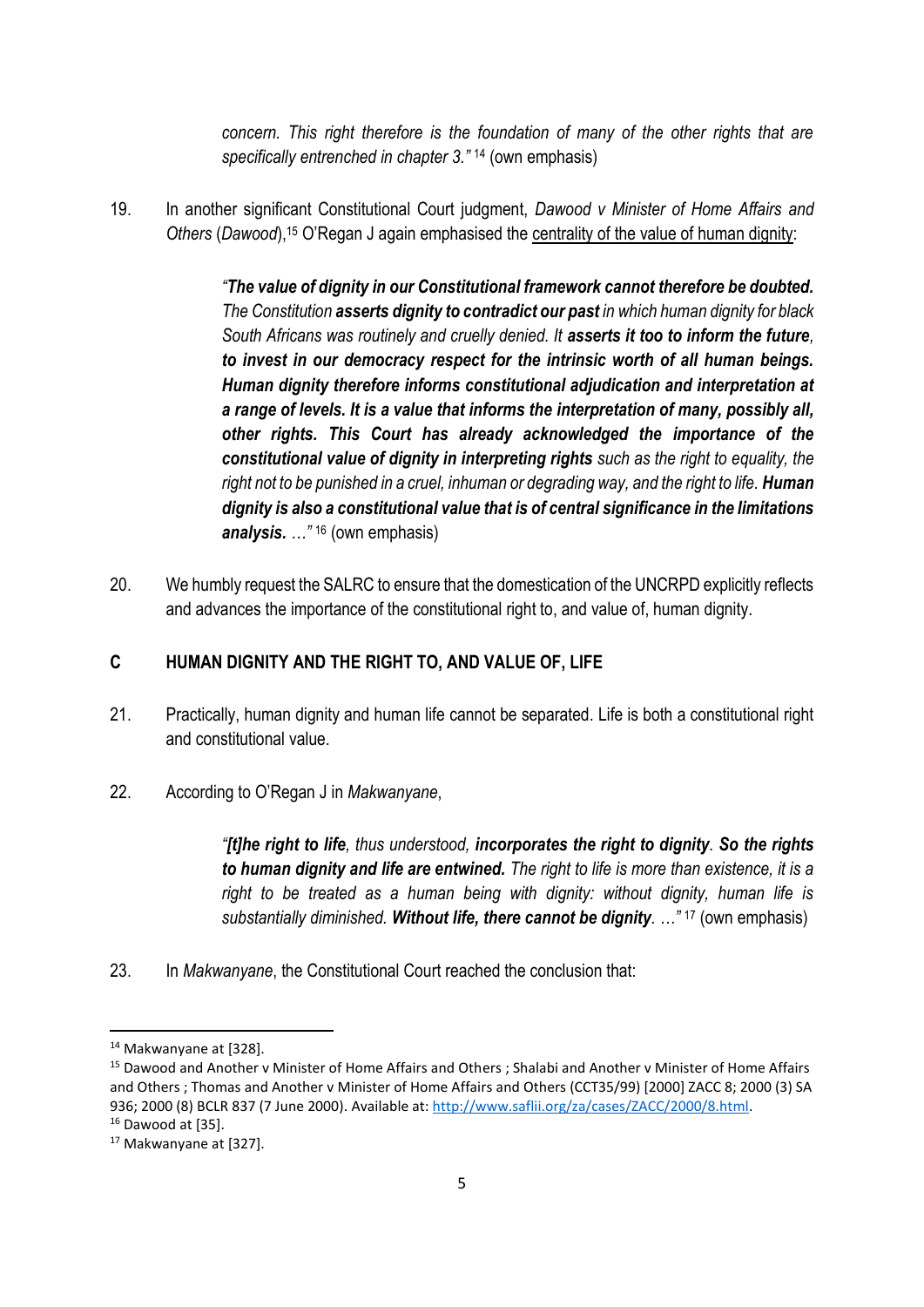*"The rights to life and dignity are the most important of all human rights, and the source of all other personal rights in Chapter Three. By committing ourselves to a society founded on the recognition of human rights we are required to value these two rights above all others. And this must be demonstrated by the State in everything that it does, …"* <sup>18</sup> (own emphasis)

- 24. The right to life is not only centrally and critically important, it is also unqualified (i.e., it can only be limited in terms of the limitation clause – section 36 of the Constitution) and vests in everyone.<sup>19</sup> According to Currie and De Waal, the right to life implies (1) a right not to be killed;<sup>20</sup>  $(2)$  as well as a duty to protect and preserve life;<sup>21</sup> and is furthermore (3) practically inseparable from human dignity.<sup>22</sup>
- 25. According to O'Regan J in *Makwanyane*,

*"[t]he right to life is, in one sense, antecedent to all the other rights in the Constitution. Without life in the sense of existence, it would not be possible to exercise rights or to be the bearer of them. But the right to life was included in the Constitution not simply to enshrine the right to existence. It is not life as mere organic matter that the Constitution cherishes, but the right to human life: the right to live as a human being, to be part of a broader community, to share in the experience of humanity. This concept of human life is at the centre of our constitutional values. The Constitution seeks to establish a society where the individual value of each member of the community is recognised and treasured. The right to life is central to such a society*.*"* <sup>23</sup> (own emphasis)

26. The right to life protrudes from the constitutional value of life. According to law professor and academic, Professor Tjakie Naudé:

> "*[A]ll the objects of the individual rights, like 'freedom of expression' and 'life', function not as individual defensive fundamental rights only, but also as 'values'*" 24 (own emphasis)

<sup>18</sup> Makwanyane at [144].

<sup>&</sup>lt;sup>19</sup> I Currie and J De Waal 'The Bill of Rights Handbook' 2013 (Juta) at p 258 to 260.

<sup>20</sup> The Bill of Rights Handbook p 260 to 262.

<sup>&</sup>lt;sup>21</sup> The Bill of Rights Handbook p 262 to 267.

<sup>&</sup>lt;sup>22</sup> The Bill of Rights Handbook p 267 to 268.

<sup>23</sup> Makwanyane at [326].

<sup>&</sup>lt;sup>24</sup> T Naudé 'The Value of Life: A Note on Christian Lawyers Association of SA v Minister of Health' in South African Journal of Human Rights (1999 vol 15 p 451) at p 550. Available at: [https://www.tandfonline.com/doi/abs/10.1080/02587203.1999.11835023.](https://www.tandfonline.com/doi/abs/10.1080/02587203.1999.11835023)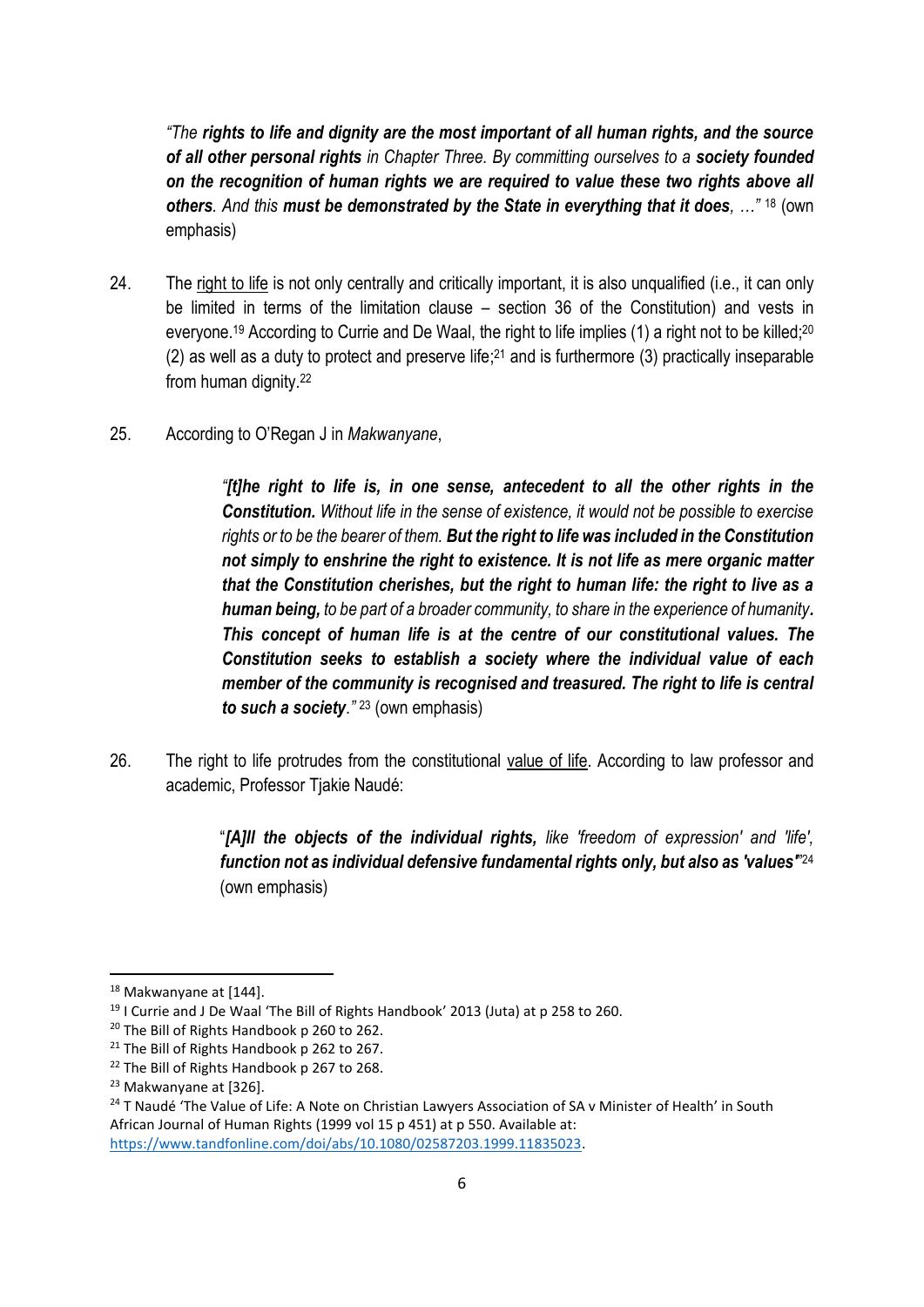*[W]hen court considers the sphere of protection afforded by a fundamental right, such as the right to life, it must consider the purpose of entrenching the right, by*  looking, at least, at the value which the right aims to protect, namely 'life<sup>"25</sup> (own emphasis)

"*The Constitution has as its purpose the protection and advancement of these values. It can therefore be said that the purposive approach to interpretation is necessarily a value-orientated approach.*" <sup>26</sup> (own emphasis)

"*In terms of s 11 read with s 7(2), the state has a duty to promote the right to life. What the state must promote is not just the right to life in its subjective dimension as vesting in a specific person, but the value which the right aims to protect, that is the right in its 'abstract' or objective dimension. On the assumption that only born human beings can be bearers of the right to life, the value that the state must promote is, at least, born human life. The state must take positive steps to ensure that a high regard and respect for born human life be maintained and promoted. It can be argued that, to do that, the state has a duty to protect developing human life by appropriate legislation. Courts must be allowed to review such legislation to ensure compliance with this duty. Otherwise the state could freely allow the termination on demand of a form of biological life with a clear connection to born human life (and which looks very much like born human life at some stage), without a court being able to declare such legislation unconstitutional. The high regard for human life which the Constitution displays, would then be endangered, so that the right to life itself*  would be threatened."<sup>27</sup> (own emphasis)

- 27. The human dignity of persons with disabilities cannot be recognised, protected and promoted unless their right to life – and value of human life – is unrecognised or violated.
- 28. We humbly request the SALRC to ensure that the domestication of the UNCRPD explicitly reflects and advances the importance of the constitutional right to, and value of, life.

### *The value of unborn human life*

29. The centrality of the value of human dignity and life in the South African constitutional framework, necessarily holds certain implications for how the law should view and treat unborn human life, i.e. for the state's constitutional duty to protect and promote the value of human life.

<sup>&</sup>lt;sup>25</sup> The Value of Life: A Note on Christian Lawyers Association of SA v Minister of Health at p 551.

<sup>&</sup>lt;sup>26</sup> The Value of Life: A Note on Christian Lawyers Association of SA v Minister of Health at p 551.

<sup>&</sup>lt;sup>27</sup> The Value of Life: A Note on Christian Lawyers Association of SA v Minister of Health at p 551.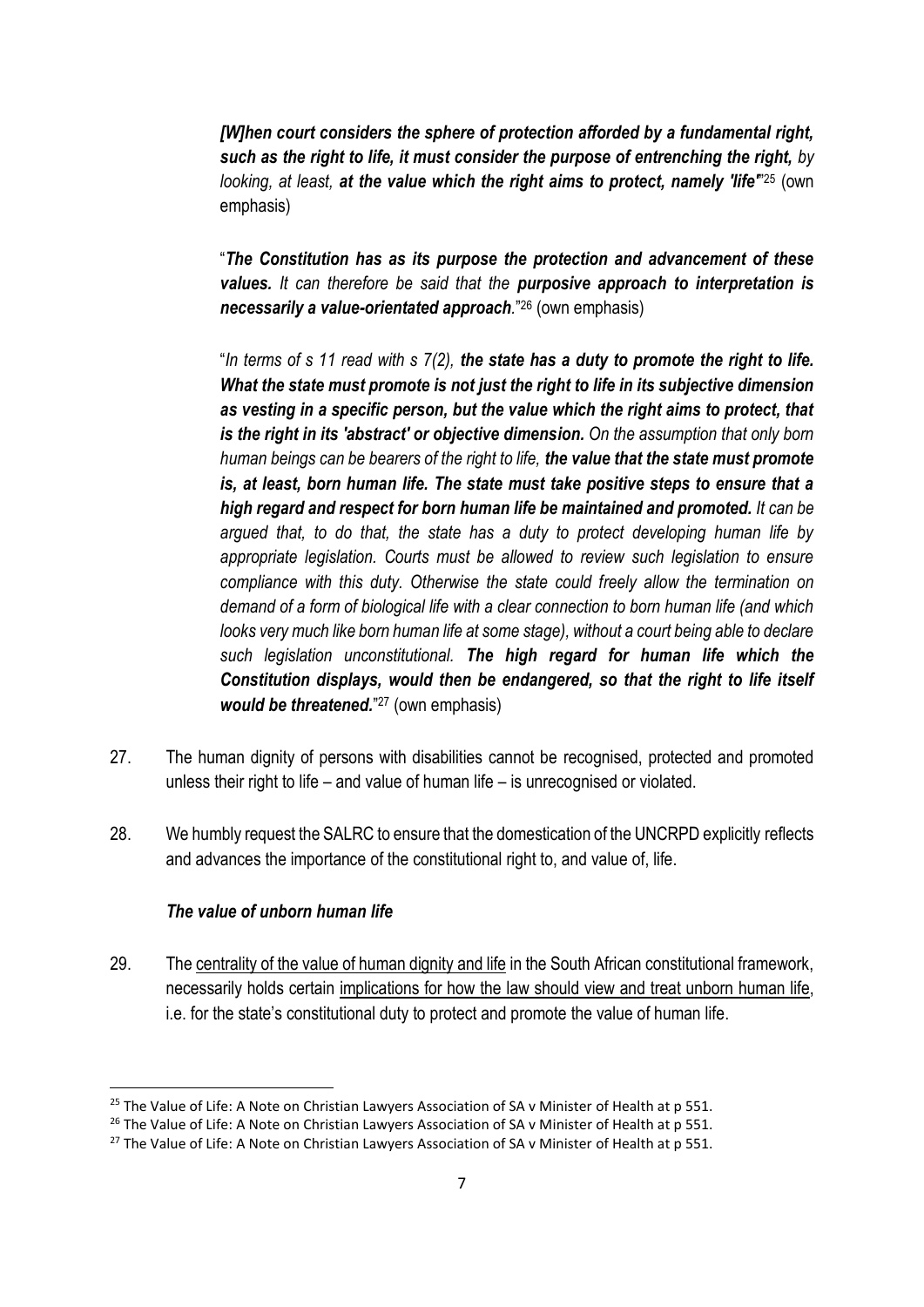30. According to law professor and academic, Professor Denise Meyerson, even though an unborn baby is not the beneficiary of any of the specific rights contained in the Bill of Rights, the value of human dignity is nonetheless implicated by the destruction of pre-natal human life:

> *"It is the value of human dignity which is most obviously under threat when abortion is permitted, because it is hard to deny that the destruction of foetal life,*  although it violates no constitutionally protected subject's right to life, **nevertheless** *undermines human dignity."* <sup>28</sup> (own emphasis)

> *"A foetus is not just a bit of human tissue, comparable to something like the appendix. It is a living human organism, whose destruction is not a morally trivial matter but something to be regretted."* <sup>29</sup> (own emphasis)

31. According to philosopher and constitutional jurist, Professor Ronald Dworkin,

*"Any human creature, including the most immature embryo, is a triumph of divine or evolutionary creation, which produces a complex, reasoning being from, as it were, nothing, and also of what we often call the "miracle" of human reproduction, which makes each new human being both different from and yet a continuation of the human beings who created it…"* <sup>30</sup> (own emphasis)

*"The life of a single human organism commands respect and protection, then, no matter in what form or shape, because of the complex creative investment it represents and because of our wonder at the divine or evolutionary processes that produce new lives from old ones…"* <sup>31</sup> (own emphasis)

32. Professor Naudé does not agree with Professor Meyerson that the destruction of foetal life only implicates the value of human dignity, and asks:

> "*Does the destruction of the life of the foetus only affect the respect which the state must show for human dignity and not for human life as well?*" 32

<sup>&</sup>lt;sup>28</sup> D Meyerson 'Abortion: The Constitutional Issues' in South African Law Journal (1999 vol 116 p 50) at p 56. Available at: [https://researchers.mq.edu.au/en/publications/abortion-the-constitutional-issues.](https://researchers.mq.edu.au/en/publications/abortion-the-constitutional-issues)

<sup>&</sup>lt;sup>29</sup> Abortion: The Constitutional Issues at p 56.

<sup>&</sup>lt;sup>30</sup> R Dworkin 'Life's Dominion: an Argument about Abortion, Euthanasia, and Individual Freedom' 1994 (Vintage) at p 83. Available at[: https://www.jstor.org/stable/24439093.](https://www.jstor.org/stable/24439093)

 $31$  Life's Dominion: An Argument about Abortion, Euthanasia, and Individual Freedom at p 84.

<sup>&</sup>lt;sup>32</sup> The Value of Life: A Note on Christian Lawyers Association of SA v Minister of Health at p 559.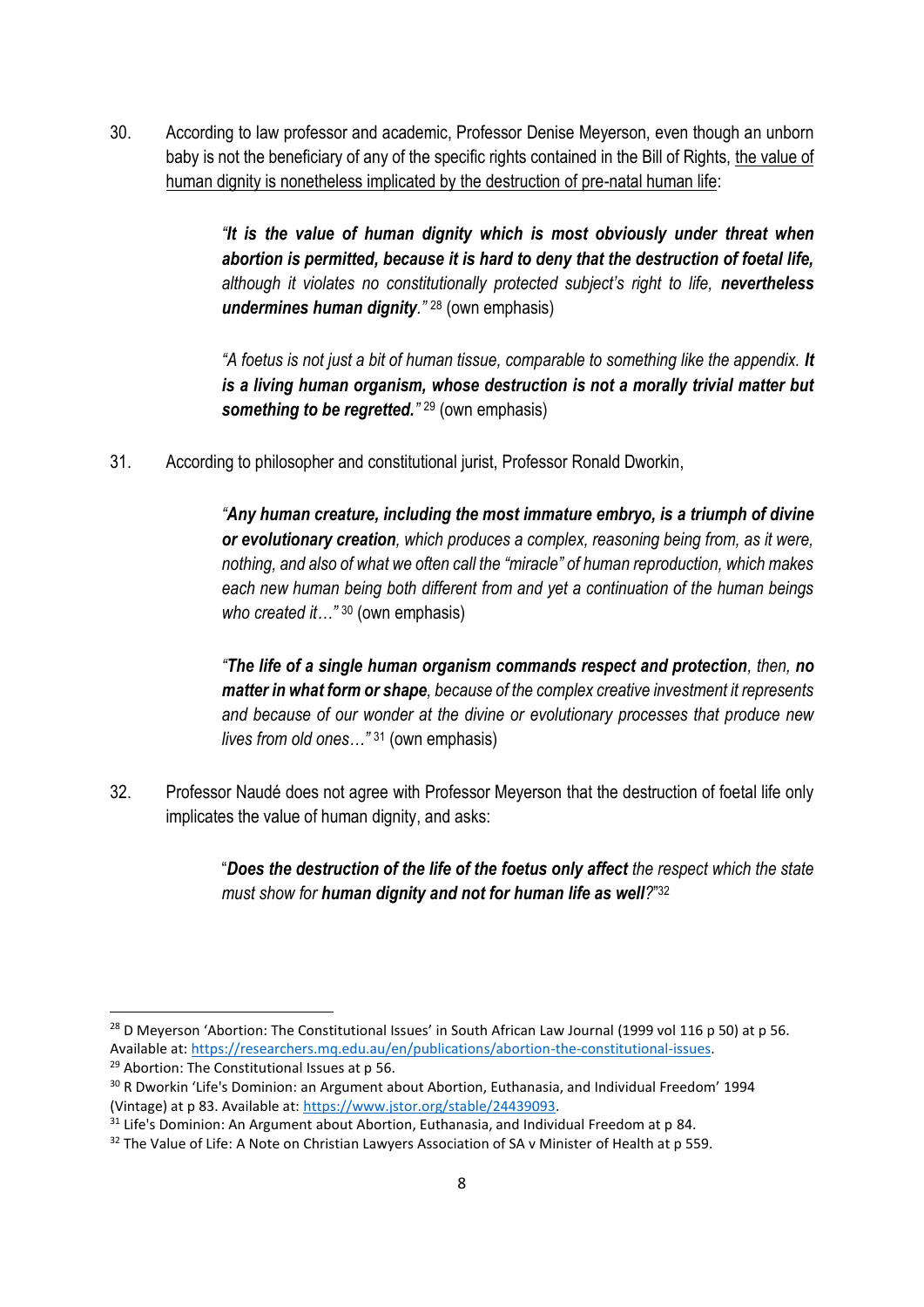"*Section 7(2) places a duty on the state to protect and promote the rights in the Bill of Rights. It is argued that 'rights' in this context must be understood to mean the rights in their dimension as objective values.*" 33

33. According to Professor Naudé, from a constitutional perspective on the proper legal understanding of the value of foetal life, the judgment handed down in *Christian Lawyers Association of SA v Minister of Health<sup>34</sup>* – which concerned an unsuccessful challenge of the constitutionality of the Choice on Termination of Pregnancy Act, 1996 ("COTOPA") <sup>35</sup> - is fraught with difficulties: the court followed a purely text-based rather than purposive approach; failed to give serious consideration to the values which the Constitution seek to protect; and failed to consider relevant evidence. <sup>36</sup> The implication of aforegoing, is that the constitutional value of unborn human life has not been properly considered by South African courts.

#### **State interest in protecting unborn human life**

- 34. The law recognises that the state has an interest in protecting unborn human life:
	- 34.1 South African criminal law deems foetal life worthy of protection: Abortion is a common law offence, and the statutory partial non-criminalisation of abortion is conditional.
	- 34.2 COTOPA only allows for abortion to take place under certain circumstances. As the unborn baby develops, the conditions under which an abortion may be obtained become more restricted. 37

#### **Protection of the unborn's interest: The nasciturus fiction**

- 35. The law recognises and protects the unborn's interest in certain circumstances. The Latin adage "*nasciturus pro iam nato habetur quotiens de commodo eius agitur*" embodies the legal fiction that the unborn (or "nasciturus") can be regarded as already having been born when it is to the unborn's advantage.
- 36. According to Davel and Jordaan, the nasciturus fiction:

<sup>&</sup>lt;sup>33</sup> The Value of Life: A Note on Christian Lawyers Association of SA v Minister of Health at p 562.

<sup>&</sup>lt;sup>34</sup> Christian Lawyers Association of SA v Minister of Health 2004 (10) BCLR 1086 (T). Available at: [https://www.globalhealthrights.org/wp-content/uploads/2013/01/HC-2004-Christian-Lawyers-Association-v.-](https://www.globalhealthrights.org/wp-content/uploads/2013/01/HC-2004-Christian-Lawyers-Association-v.-Minister-of-Health.pdf) [Minister-of-Health.pdf.](https://www.globalhealthrights.org/wp-content/uploads/2013/01/HC-2004-Christian-Lawyers-Association-v.-Minister-of-Health.pdf) 

<sup>35</sup> Choice on Termination of Pregnancy Act 92 of 1996. Available at[: https://www.gov.za/documents/choice](https://www.gov.za/documents/choice-termination-pregnancy-act)[termination-pregnancy-act.](https://www.gov.za/documents/choice-termination-pregnancy-act)

<sup>&</sup>lt;sup>36</sup> The Value of Life: A Note on Christian Lawyers Association of SA v Minister of Health at p 561.

<sup>&</sup>lt;sup>37</sup> Section 2(1) of COTOPA.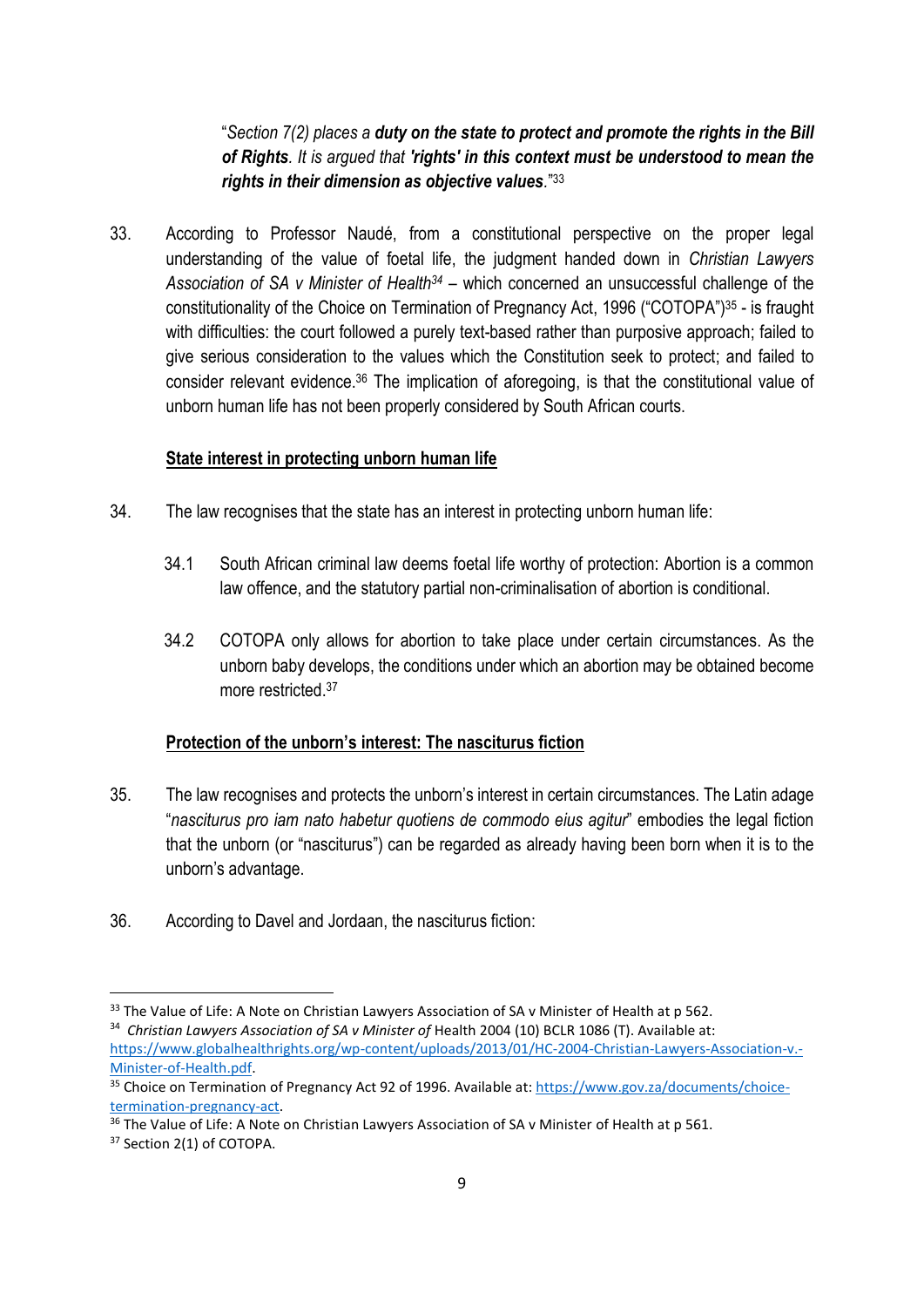- 36.1 Is used in private law to protect the patrimonial interest of the unborn child.<sup>38</sup>
- 36.2 "*[D]oes not confer legal subjectivity on the unborn, but … it ensures only that any benefit due to [the unborn] should be held in suspenso until [the baby's] birth.*" 39

### **So-called "wrongful life"**

- 37. According to Wrongful life claims are prenatal negligence claims brought on behalf of a child born with birth defects or abnormalities, against a doctor who negligently failed to identify, diagnose, or inform the parents of the child about possible birth defects or abnormalities, and is based on the implication that it had not been for the alleged "misconduct" of the doctor, the child would not have been born. 40
- 38. According to the Constitutional Court, the term "wrongful life" is not only a logical paradox,<sup>41</sup> but unfortunate and wrong as the legal issue is not the "wrongful life" of the child. <sup>42</sup> The Court has held that "*having to compare life with non-existence, [is] something that creates insurmountable problems*" and poses a question that is impossible for the law to answer.<sup>43</sup>
- 39. The Supreme Court of Appeal has,

"*pointed out that from whatever perspective one views the matter the essential question that a court will be called upon to answer if it is called upon to adjudicate a claim of this kind is whether the particular child should have been born at all. That is a question that goes so deeply to the heart of what it is to be human that it should not even be asked of the law. For that reason … this court should not recognise an action of this kind.*" 44

### **Conclusion**

40. From the aforegoing, it is clear that:

<sup>&</sup>lt;sup>38</sup> CJ Currie and RA Jordaan Law of Persons 2005 (Juta) at p 15.

<sup>39</sup> Law of Persons at

<sup>40</sup> C Chürr 'Wrongful Life Claims under South African Law: An Overview of the Legal Framework' in Obiter (2015 Vol 36 No 3) at p754. Available at: [https://journals.co.za/doi/10.10520/EJC184717.](https://journals.co.za/doi/10.10520/EJC184717)

<sup>41</sup> H v Fetal Assessment Centre (CCT 74/14) [2014] ZACC 34; 2015 (2) BCLR 127 (CC); 2015 (2) SA 193 (CC) (11 December 2014) at [20]. Available at[: http://www.saflii.org/za/cases/ZACC/2014/34.html.](http://www.saflii.org/za/cases/ZACC/2014/34.html)

<sup>42</sup> H v Fetal Assessment Centre at [19]. <sup>43</sup> H v Fetal Assessment Centre at [20].

<sup>44</sup> Stewart and Another v Botha and Another (340/07) [2008] ZASCA 84; 2008 (6) SA 310 (SCA); [2009] 4 All SA 487 (SCA) (3 June 2008) at [28]. Available at: [http://www.saflii.org/za/cases/ZASCA/2008/84.html.](http://www.saflii.org/za/cases/ZASCA/2008/84.html)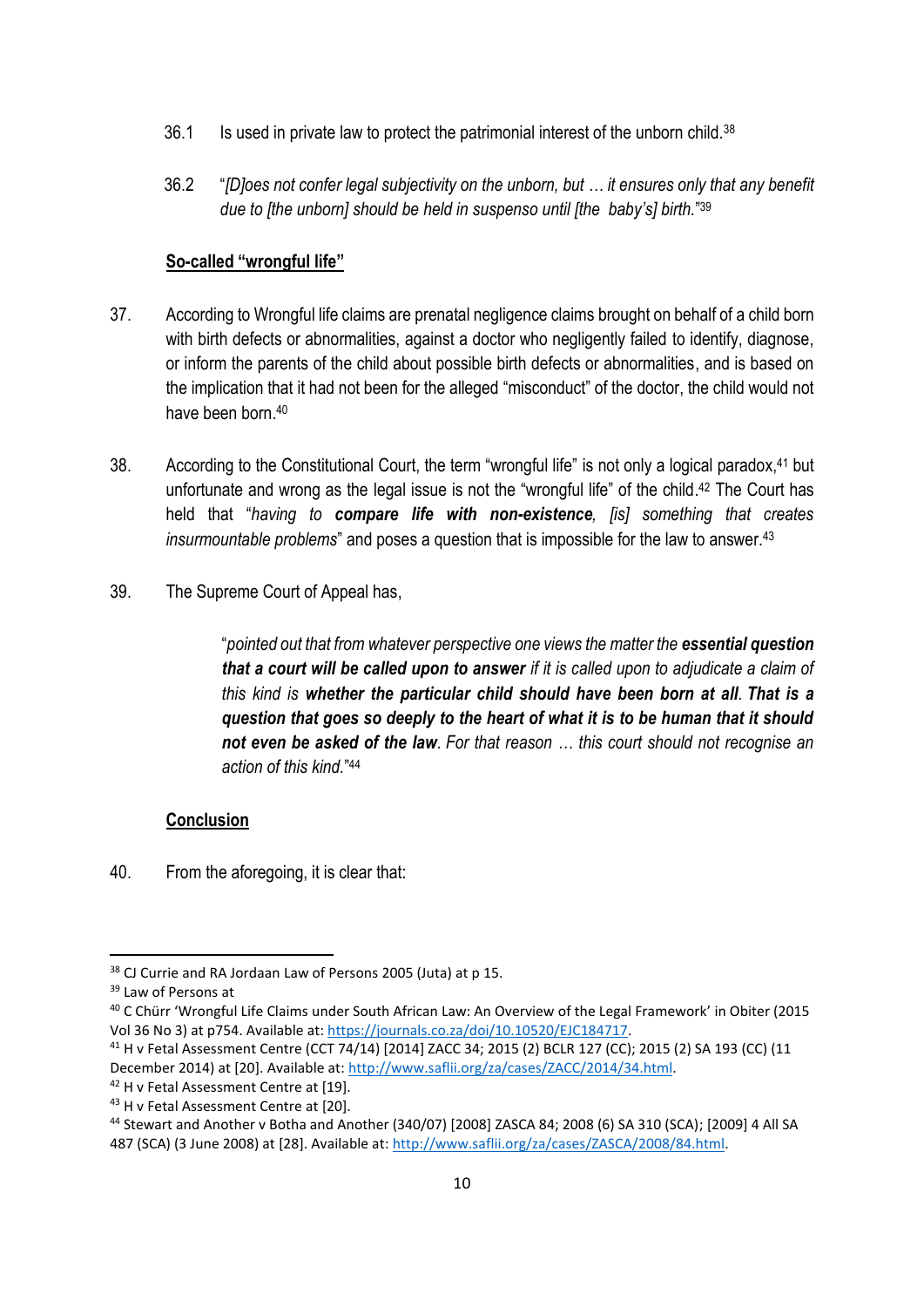- 40.1 Even if an unborn baby is not a beneficiary of any of the specific rights contained in the Bill of Rights, the normative framework of the Constitution and South African law nevertheless recognises the value of unborn human life; and
- 40.2 The value of unborn human life and the protection of developing human life, needs to be thoroughly considered.

## **E THE SELECTIVE ABORTION OF UNBORN BABIES WITH DISABILITIES**

- 41. In its submissions to the United Nations Office of the High Commissioner for Human Rights Committee on the Rights of Persons with Disabilities in respect of General Comment 6 on Article 5 of the UNCRPD, the Alliance Defending Freedom International ("ADF International"), a global legal organisation with special consultative status with the United Nations Economic and Social Council, raised serious concerns about the *"targeted elimination of persons with disabilities is occurring at an increasing rate today through abortion"*. 45
- 42. ADF International further pointed out that the Committee on the Rights of Persons with Disabilities, in its Draft General Comment on the Right of Persons with Disabilities to Equality and Non-Discrimination (Article 5),<sup>46</sup> included the following statement under Article 8, which concerns 'awareness raising':

# *"States parties should address stigmatization through modern forms of discrimination, such as a disability-selective antenatal screening policy that go against the recognition of the equal worth of every person."* 47

- 43. Unfortunately, this statement was not included in the final Comment surely, an opportunity missed to confirm the equal worth of the lives of persons with disabilities before and after birth.
- 44. The constitutional values of human dignity and life must surely be diminished if unborn babies with disabilities are selectively aborted on account of their disability. We humbly request the SALRC to thoroughly investigate the implications of the advancement of the constitutional value

[https://www.ohchr.org/Documents/HRBodies/CRPD/GC/Equality/ADF\\_International.docx.](https://www.ohchr.org/Documents/HRBodies/CRPD/GC/Equality/ADF_International.docx)

[https://www.ohchr.org/EN/HRBodies/CRPD/Pages/CallPersonsDisabilitiesEqualityResponsability.aspx.](https://www.ohchr.org/EN/HRBodies/CRPD/Pages/CallPersonsDisabilitiesEqualityResponsability.aspx)

<sup>45</sup> Alliance Defending Freedom International 'Submissions to Committee on the Rights of Persons with Disabilities on General Comment No 6 on Article 5 of the UNCRPD: Equality and Non-Discrimination' (30 November 2017) at [4] on p 2. Available at:

<sup>46</sup> Committee on Rights of Persons with Disabilities 'Draft General Comment on the Right of Persons with Disabilities to Equality and Non-Discrimination (Article 5)'. Available at:

<sup>&</sup>lt;sup>47</sup> Draft General Comment on the Right of Persons with Disabilities to Equality and Non-Discrimination (Article 5).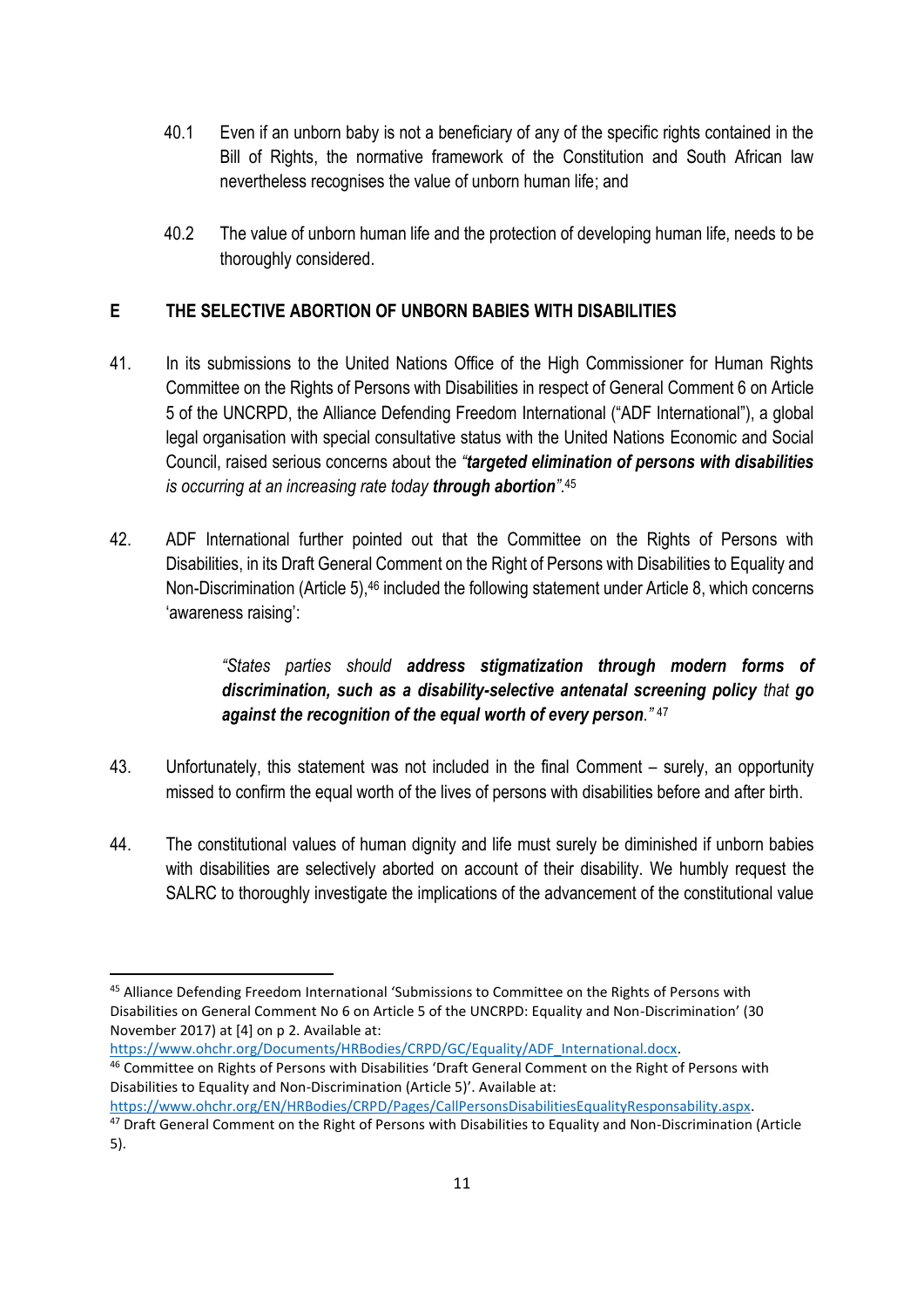of human dignity and life for the protection of unborn babies with disabilities from selective abortion in the context of the domestication of the UNCRPD.

### **F EUTHANASIA AND PERSONS WITH DISABILITIES**

45. CFJ is of the strong view that any form of euthanasia or assisted suicide necessarily and irreversibly violates a person's right to life and human dignity.

### *The legal status of euthanasia in South Africa*

46. Medical assistance in dying ("MAiD") or euthanasia, whether in the form of physician-assisted euthanasia or physician-assisted suicide ("PAE/PAS") is illegal – depending on the circumstances, either the common law crime of murder or culpable homicide – in South Africa. The criminalisation of euthanasia has been unsuccessfully challenged, <sup>48</sup> and a fresh challenge is currently underway. 49

### *Medical-ethical opposition to euthanasia*

- 47. The World Medical Association is "*firmly opposed to euthanasia and physician-assisted*  suicide",<sup>50</sup> and has consistently affirmed its strong belief that euthanasia is in conflict with basic ethical principles of medical practice and consequently strongly encourages all national medical associations and physicians to refrain from participating in euthanasia, even if national law allows it or decriminalizes it under certain conditions. 51
- 48. The Health Professions Council of South Africa is of the view that the legalisation of euthanasia in South Africa will lead to abuse<sup>52</sup> – and strong reasons exist to heed this warning.

<sup>48</sup> Stransham-Ford v Minister of Justice and Correctional Services and Others (27401/15) [2015] ZAGPPHC 230; 2015 (4) SA 50 (GP); [2015] 3 All SA 109 (GP); 2015 (6) BCLR 737 (GP) (4 May 2015). Available at: [http://www.saflii.org/za/cases/ZAGPPHC/2015/230.html.](http://www.saflii.org/za/cases/ZAGPPHC/2015/230.html)

 $49$  See [7] above.

<sup>50</sup> World Medical Association 'WMA Declaration on Euthanasia and Physician-Assisted Suicide' (13 November 2019). Available at: [https://www.wma.net/policies-post/declaration-on-euthanasia-and-physician-assisted](https://www.wma.net/policies-post/declaration-on-euthanasia-and-physician-assisted-suicide/)[suicide/.](https://www.wma.net/policies-post/declaration-on-euthanasia-and-physician-assisted-suicide/)

<sup>&</sup>lt;sup>51</sup> World Medical Association 'World Medical Association Reaffirms its Opposition to Euthanasia' (18 May 2001). Available at: [https://www.wma.net/news-post/world-medical-association-reaffirms-its-opposition-to](https://www.wma.net/news-post/world-medical-association-reaffirms-its-opposition-to-euthanasia/)[euthanasia/.](https://www.wma.net/news-post/world-medical-association-reaffirms-its-opposition-to-euthanasia/)

<sup>52</sup> Zelda Venter 'Legalising assisted suicide will make it open to abuse – HPCSA' Independent Online (4 March 2021). Available at: [https://www.iol.co.za/pretoria-news/news/legalising-assisted-suicide-will-make-it-open-to](https://www.iol.co.za/pretoria-news/news/legalising-assisted-suicide-will-make-it-open-to-abuse-hpcsa-e67022e0-043d-4698-a44f-d0efbcf13763)[abuse-hpcsa-e67022e0-043d-4698-a44f-d0efbcf13763.](https://www.iol.co.za/pretoria-news/news/legalising-assisted-suicide-will-make-it-open-to-abuse-hpcsa-e67022e0-043d-4698-a44f-d0efbcf13763)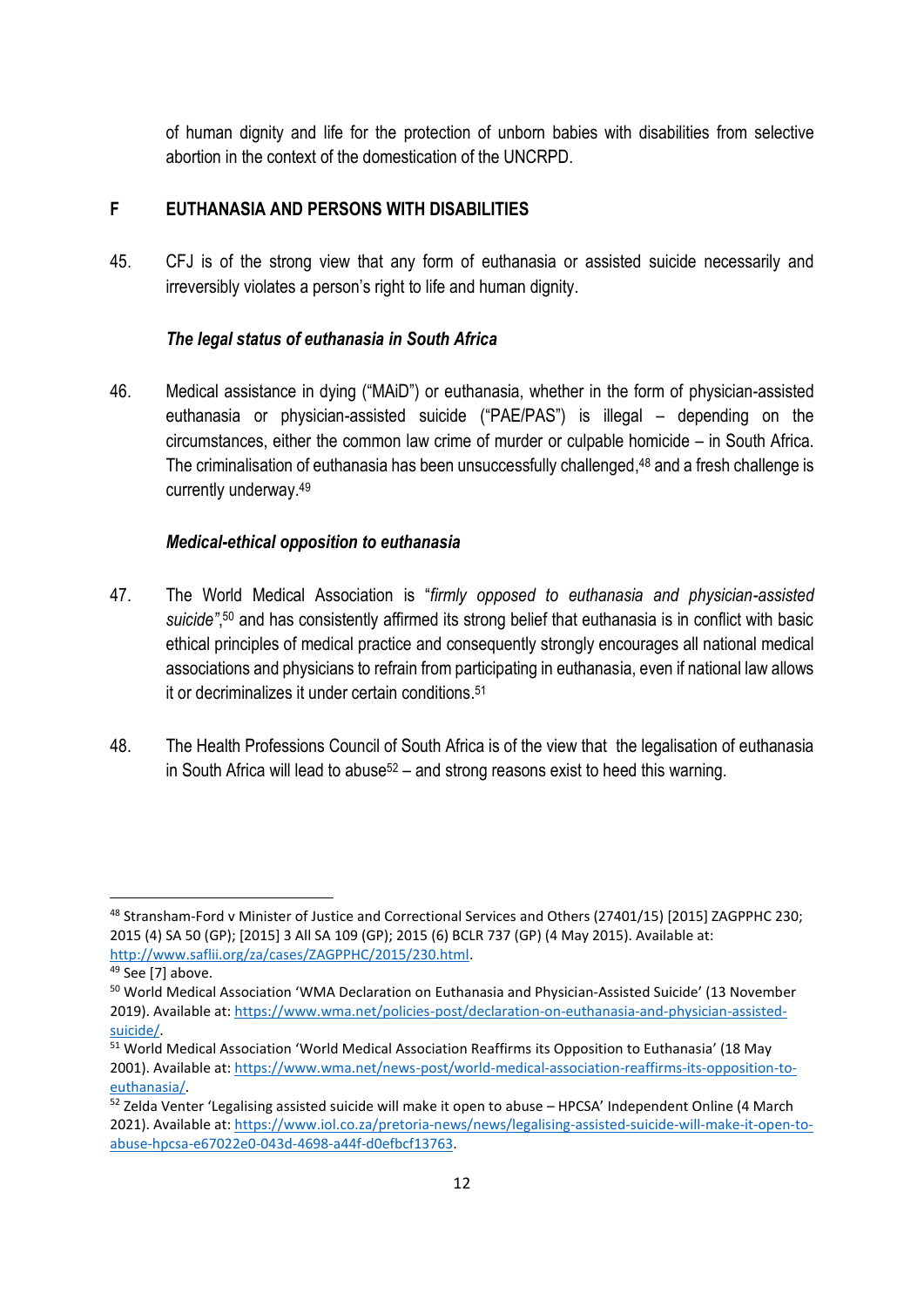#### *Particular vulnerability of persons with disabilities to euthanasia*

- 49. Our submissions will focus on the particular vulnerability faced by persons with disabilities in jurisdictions where euthanasia has been decriminalised, over which there is rapidly growing concern.
- 50. United Nations human rights experts have recently "*expressed alarm at a growing trend to enact legislation enabling access to medically assisted dying based largely on having a disability or disabling conditions, including in old age'*". 53
- 51. According to these experts, 54

"*[d]isability should never be a ground or justification to end someone's life directly or indirectly.*"

"*Article 10 of the UN Convention on the Rights of Persons with Disabilities, … requires States to ensure that persons with disabilities can effectively enjoy their inherent right to life on an equal basis with others***.**"

"*… when life-ending interventions are normalised for people who are not terminally ill or suffering at the end of their lives, such legislative provisions tend to rest on – or draw strength from – ableist assumptions about the inherent 'quality of life' or 'worth' of the life of a person with a disability.*"

*"[T]hese assumptions, which are grounded in ableism and associated stereotypes, have been decisively rejected by the Convention on the Rights of Persons with Disabilities. Disability is not a burden or a deficit of the person. It is a universal aspect of the human condition."*

52. According to ADF International,

"*A fair and just society cares for its most vulnerable. International law protects everyone's inherent right to life and requires countries to protect the dignity and lives of all people, rather than help ending them. Sadly, over the years, we have seen Belgium's euthanasia law spiral out of control. In one case, the life of a 23-year-old female was tragically ended by euthanasia due to her battle with mental health issues. There is* 

<sup>&</sup>lt;sup>53</sup> United Nations Office of the High Commissioner for Human Rights 'Disability is Not a Reason to Sanction Medically Assisted Dying – UN Experts' (25 January 2021). Available at:

[https://www.ohchr.org/EN/NewsEvents/Pages/DisplayNews.aspx?NewsID=26687&LangID=E.](https://www.ohchr.org/EN/NewsEvents/Pages/DisplayNews.aspx?NewsID=26687&LangID=E)

<sup>&</sup>lt;sup>54</sup> United Nations Office of the High Commissioner for Human Rights 'Disability is Not a Reason to Sanction Medically Assisted Dying – UN Experts' (25 January 2021).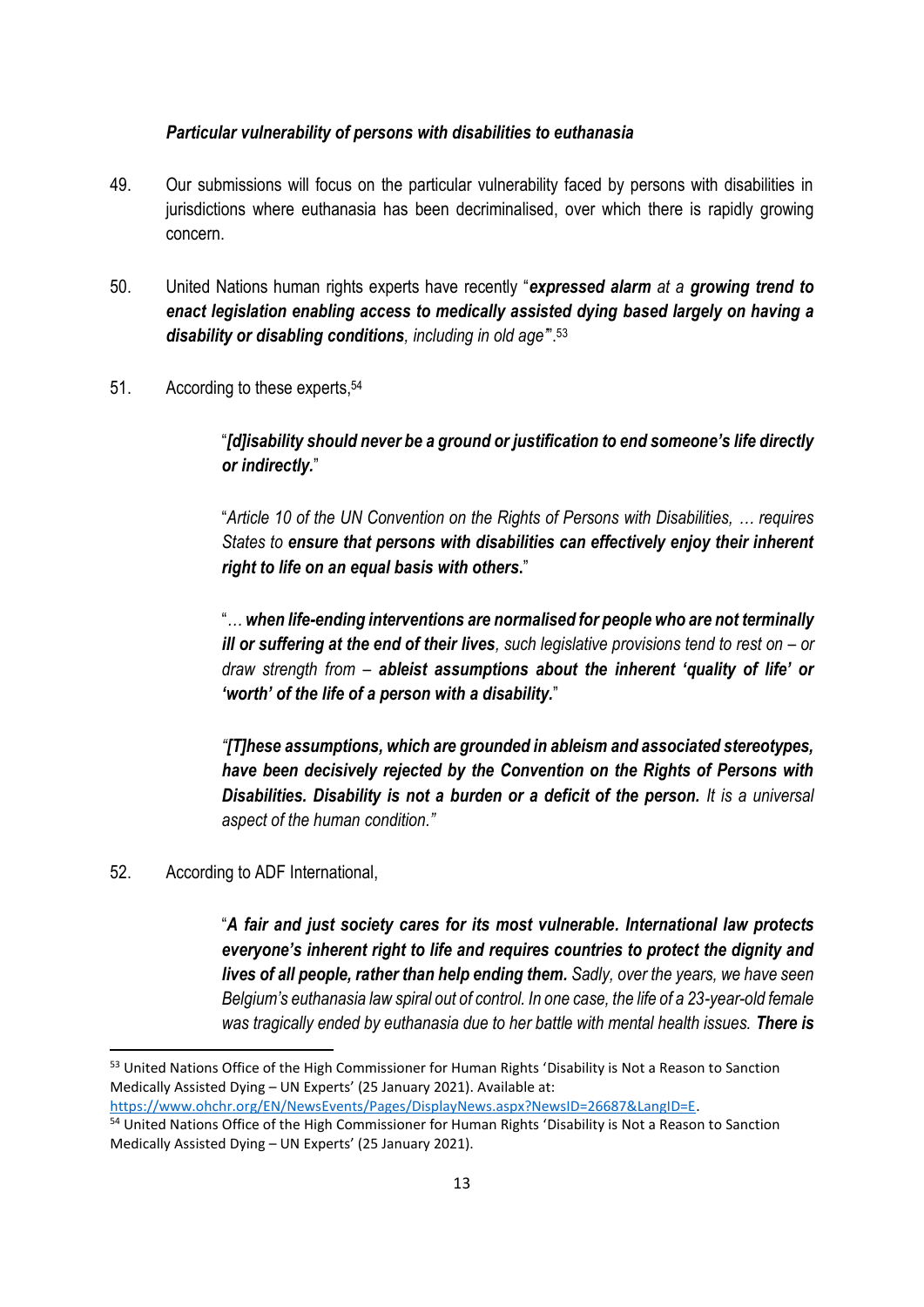*nothing progressive about a government that refuses to provide care and support to those who need it most. We urge the Belgian government to accept the recommendations it has received on this matter: bring an end to euthanasia and redirect resources into improving palliative care for those reaching the natural end of their lives.*" 55

53. Academic and international expert in law and bioethics, Professor Trudo Lemmens, has become increasingly concerned by his observation of "*how safeguards focusing on procedural components do not adequately protect against the broader, societal harms of the legalization of PAE/PAS*" especially in relation to vulnerable groups, such as persons with disabilities. According to Professor Lemmens: 56

> "*[T]here is reason to be concerned that the normalization of PAE/PAS, particularly in regimes that provide broad access also outside the end-of-life context, such as in the Netherlands, Belgium and Canada, may negatively impact the social value placed on the lives of people who are ill, elderly or disabled. In addition, increasingly negative perceptions about the quality of life that disabled and elderly people have, reflected in policies and practices that confirm an appropriateness of ending their lives, can lead to expectations that people ought to opt for PAE/PAS in circumstances outside of the end-of-life context. This shift in perception can be subtle, and impact both on how others perceive the suffering of elderly and people with disabilities, and how they perceive it themselves. This can influence how people not in an end-of-life situation evaluate the appropriateness of their healthcare choices and their choices with respect to PAE/PAS.*" 57

> "*Anecdotal reports, including on social media, suggest that people with disabilities are already asking for PAE/PAS in Canada for suffering associated with financial problems, isolation and loneliness and for the sense of being a burden to others.*" 58

54. The vulnerability faced by persons with disabilities in jurisdictions where euthanasia has been decriminalised, is a serious concern, especially as there seems to be a trend of growing numbers of persons with disabilities in these jurisdictions requesting PAE/PAS in circumstances outside of the end-of-life context. We humbly request the SALRC to ensure that the domestication of the

<sup>&</sup>lt;sup>55</sup> ADF International 'Belgium's euthanasia law criticized at UN Human Rights Council' (7 May 2021). Available at: [https://adfinternational.org/news/belgiums-euthanasia-law-criticized-at-un-human-rights-council/.](https://adfinternational.org/news/belgiums-euthanasia-law-criticized-at-un-human-rights-council/)

<sup>56</sup> T Lemmens 'Expert Report' (26 May 2021) at [180]. See also:

T Lemmens 'Charter Scrutiny of Canada's Medical Assistance in Dying Law and the Shifting Landscape of Belgian and Dutch Euthanasia Practice' in Supreme Court Law Review 2nd Series (2018 Vol 85 at p 459 to 544). Available at: [https://papers.ssrn.com/sol3/papers.cfm?abstract\\_id=3155994.](https://papers.ssrn.com/sol3/papers.cfm?abstract_id=3155994)

T Lemmens, H Kim and E Kurz 'Why Canada's Medical Assistance in Dying Legislation Should Be C(h)arter Compliant and What It May Help to Avoid' in McGill Journal of Law and Health (2018 Vol 11(1) at p 61 to 148). Available at: [https://papers.ssrn.com/sol3/papers.cfm?abstract\\_id=3155994.](https://papers.ssrn.com/sol3/papers.cfm?abstract_id=3155994)

<sup>&</sup>lt;sup>57</sup> Expert Report at [14].

<sup>&</sup>lt;sup>58</sup> Expert Report at [48].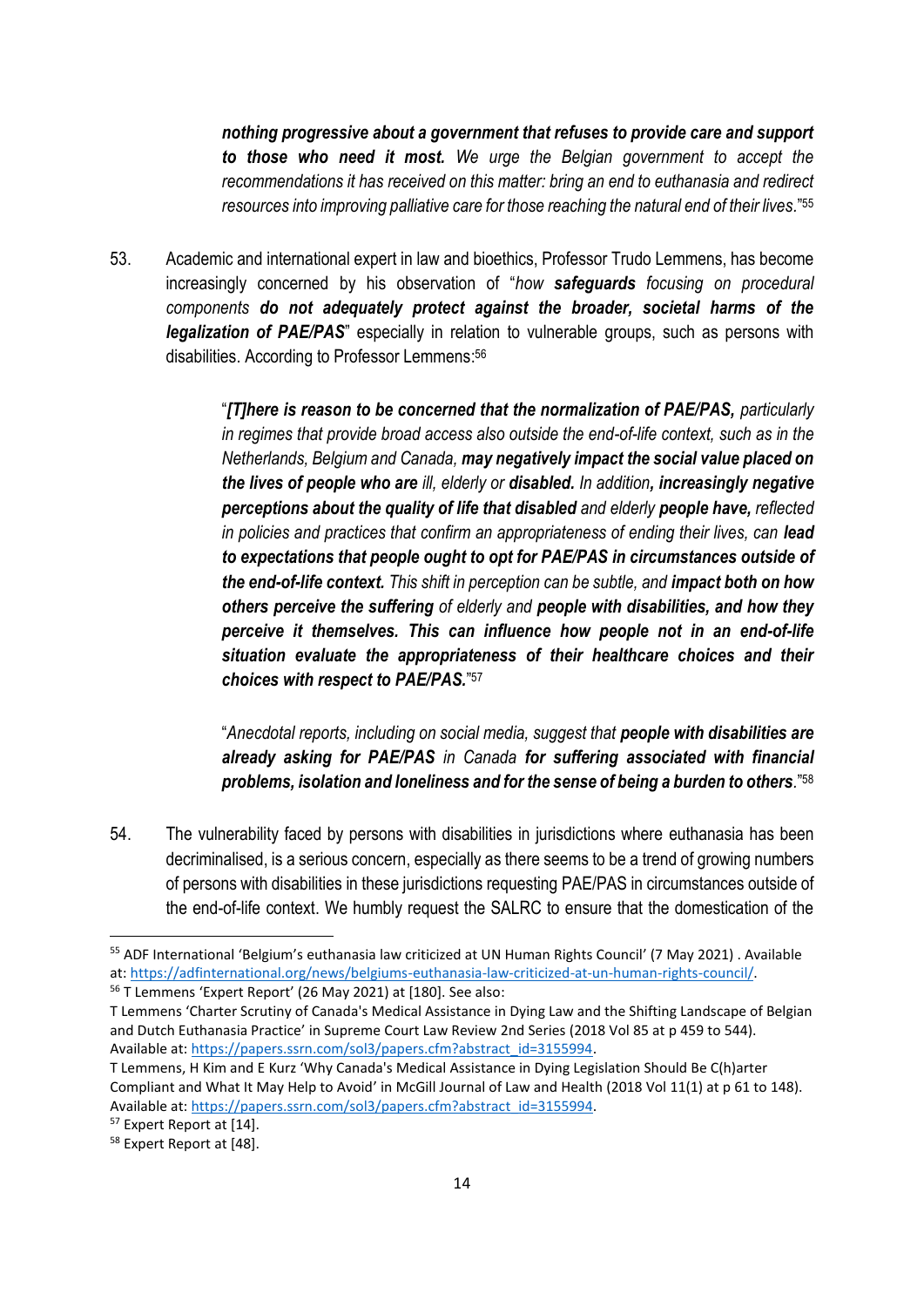UNCRPD explicitly protects the constitutional rights to life and human dignity of persons with disabilities from irreversible violation by way of any form of euthanasia or assisted suicide.

#### **CONCLUSION**

- 55. In summary, we reiterate and emphasize the following:
	- 55.1 The SALRC must ensure South African law promotes, protects and ensures:

"*[T]he full and equal enjoyment of all human rights and fundamental freedoms by all persons with disabilities, and to promote respect for their inherent dignity."* 59

55.2 The SALRC must ensure South African law recognises:

*"the inherent dignity and worth and the equal and inalienable rights of all members of the human family as the foundation of freedom, justice and peace in the world."* 60

*"discrimination against any person on the basis of disability is a violation of the inherent dignity and worth of the human person."* <sup>61</sup>

56. In respect of selective abortion, this means:

**Thoroughly investigating the implications of the advancement of the constitutional value of human dignity and life for the protection of unborn babies with disabilities from selective abortion.**

57. In respect of euthanasia and assisted suicide, this means:

**Ensuring the constitutional rights to life and human dignity of persons with disabilities are protected from irreversible violation by way of any form of euthanasia or assisted suicide.**

58. We trust that the above comments and inputs are of assistance to the SALRC. We look forward to your response thereto in due course, if any.

<sup>59</sup> Article 1 of the UNCRPD.

<sup>60</sup> Clause (a) of the Preamble of the UNCRPD.

<sup>61</sup> Clause (h) of the Preamble of the UNCRPD.